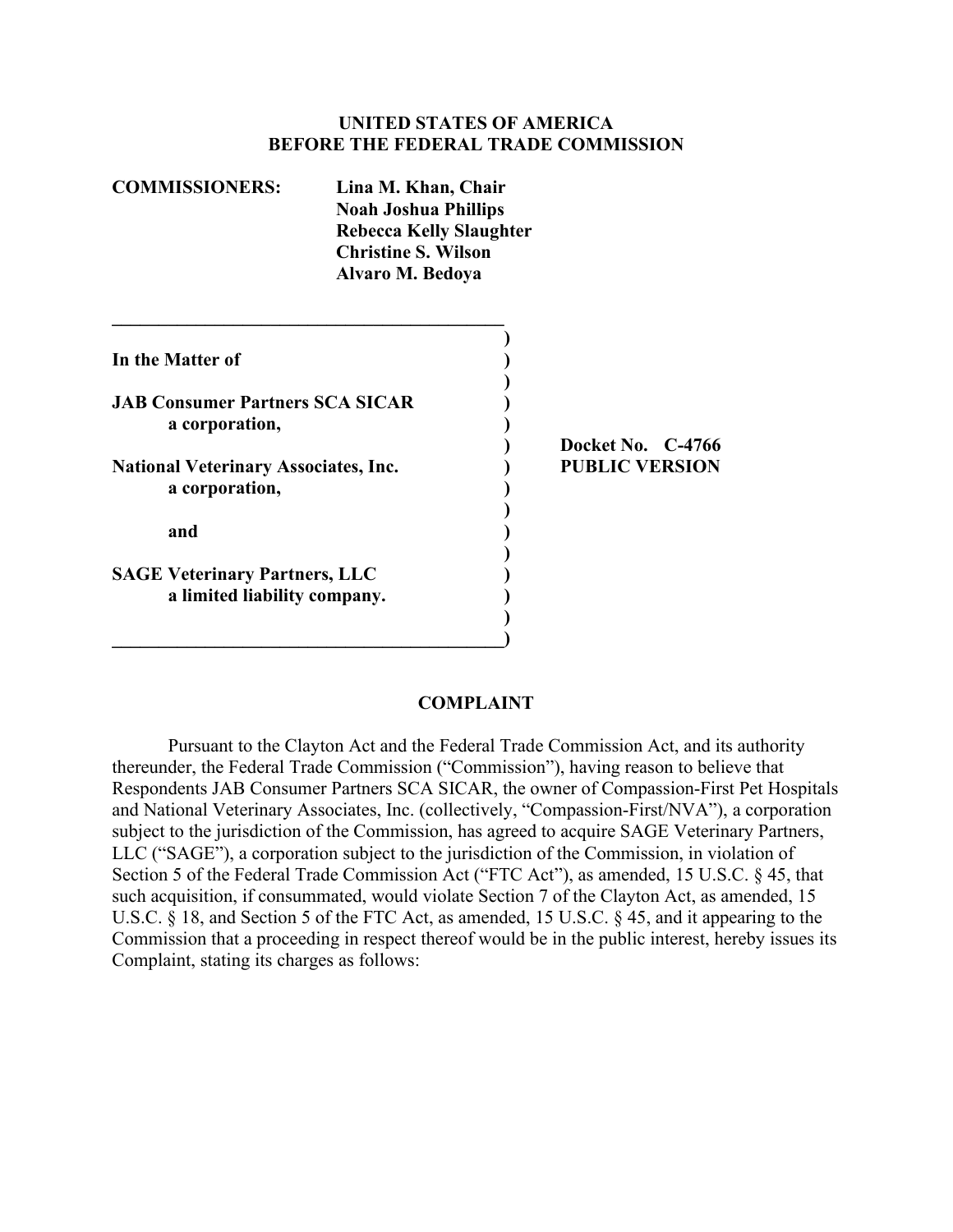#### **PUBLIC VERSION**

#### **I. RESPONDENTS**

- 1. Respondent JAB Consumer Partners SCA SICAR is a private corporation organized, existing, and doing business under and by virtue of the laws of Luxembourg, with its office and principal place of business located at 14 Boulevard Royal, Luxembourg, Luxembourg L-2449 with its United States office and principal place of business located at JAB Holding Company LLC, 1701 Pennsylvania Avenue NW, Suite 801, Washington, DC 20006.
- 2. Respondent National Veterinary Associates, Inc. is a corporation organized, existing, and doing business under and by virtue of the laws of the State of Delaware, with its office and principal place of business located at 29229 Canwood St., Suite 100, Agoura Hills, CA 91301.
- 3. Respondent SAGE Veterinary Partners, LLC is a corporation organized, existing, and doing business under and by virtue of the laws of the State of Delaware, with its office and principal place of business located at 1390 Willow Pass Road, #470, Concord, California, 95420.
- 4. Each Respondent is, and at all times relevant herein has been, engaged in commerce, as "commerce" is defined in Section 1 of the Clayton Act, as amended, 15 U.S.C. § 12, and is a company whose business is in or affects commerce, as "commerce" is defined in Section 4 of the FTC Act, as amended, 15 U.S.C. § 44.

#### **II. THE PROPOSED ACQUISITION**

5. Pursuant to an Equity Purchase Agreement dated June 14, 2021, Compassion-First/NVA proposes to acquire SAGE for approximately \$1.1 billion (the "Acquisition"). The Acquisition is subject to Section 7 of the Clayton Act, as amended, 15 U.S.C. § 18.

#### **III. THE RELEVANT MARKETS**

6. The relevant lines of commerce in which to analyze the effects of the Acquisition are individual specialty veterinary services and emergency veterinary services. Specialty veterinary services are required in cases where a general practitioner veterinarian does not have the expertise or equipment necessary to treat the patient. General practitioner veterinarians commonly refer such cases to a specialist, typically a doctor of veterinary medicine who is board-certified within the required specialty. Individual veterinary specialties include internal medicine, neurology, medical oncology, critical care, ophthalmology, and surgery. Emergency veterinary services are those used in acute situations in which a general practice veterinarian is not available, or in some cases, not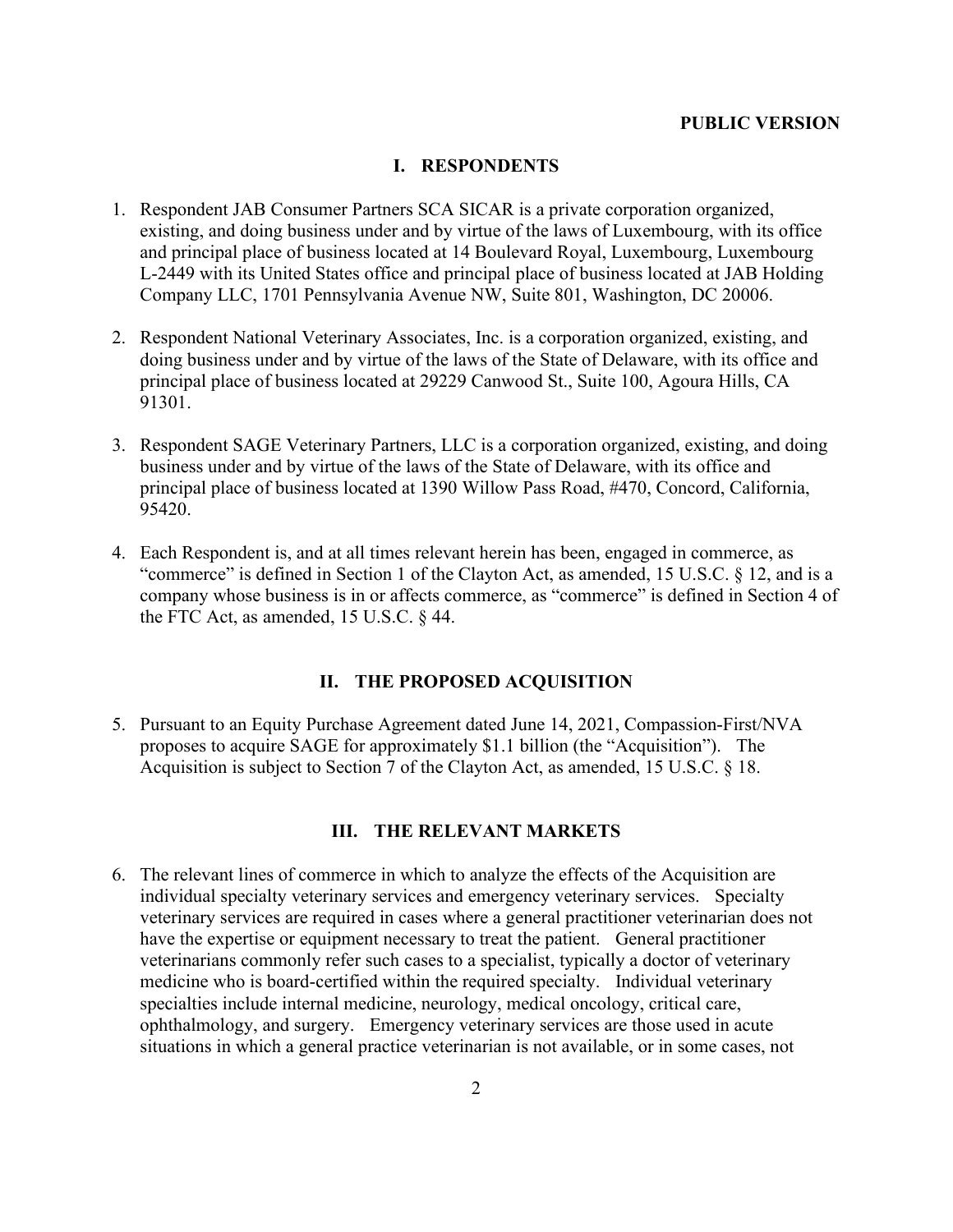### **PUBLIC VERSION**

properly trained or equipped to treat the patient's medical problem. Compassion-First/NVA and SAGE both provide specialty and off-hours emergency veterinary services in facilities operated across the United States.

- 7. For the purposes of this Complaint, the relevant areas in which to assess the competitive effects of the Acquisition are local, delineated by the distance and time that pet owners travel to receive treatment.
- 8. The specific relevant markets in which to analyze the competitive effects of the Acquisition are:
	- a. internal medicine, neurology, surgery, medical oncology, and critical care veterinary specialty services and emergency veterinary service in and around Austin, Texas;
	- b. internal medicine, neurology, ophthalmology, and surgery veterinary specialty services and emergency veterinary services in and around San Francisco; and
	- c. internal medicine, surgery, and medical oncology specialty services in addition to emergency veterinary services in the area in and between Oakland, Berkeley, and Concord, California.

# **IV. THE STRUCTURE OF THE MARKETS**

- 9. There has been a growing trend towards consolidation in the emergency and specialty veterinary services markets across the United States in recent years by large chains including Respondent Compassion-First/NVA. According to its internal strategy documents, Respondent describes the U.S. veterinary services industry as having Indeed, all of the relevant markets are currently highly concentrated, and the Acquisition combines two close competitors and significantly increases concentration in each market.
- 10. In the areas in and around Austin, Texas, the merger reduces the number of providers of veterinary internal medicine, medical oncology, critical care, surgery specialty services as well as emergency veterinary services to only two or three providers, and in veterinary neurology, is a merger to monopoly.
- 11. In the area in and around San Francisco, California, the Acquisition would reduce the number of providers for internal medicine and surgery veterinary specialty services and veterinary emergency services from three to two. The Acquisition would result in a monopoly in the provision of neurology and ophthalmology veterinary specialty services.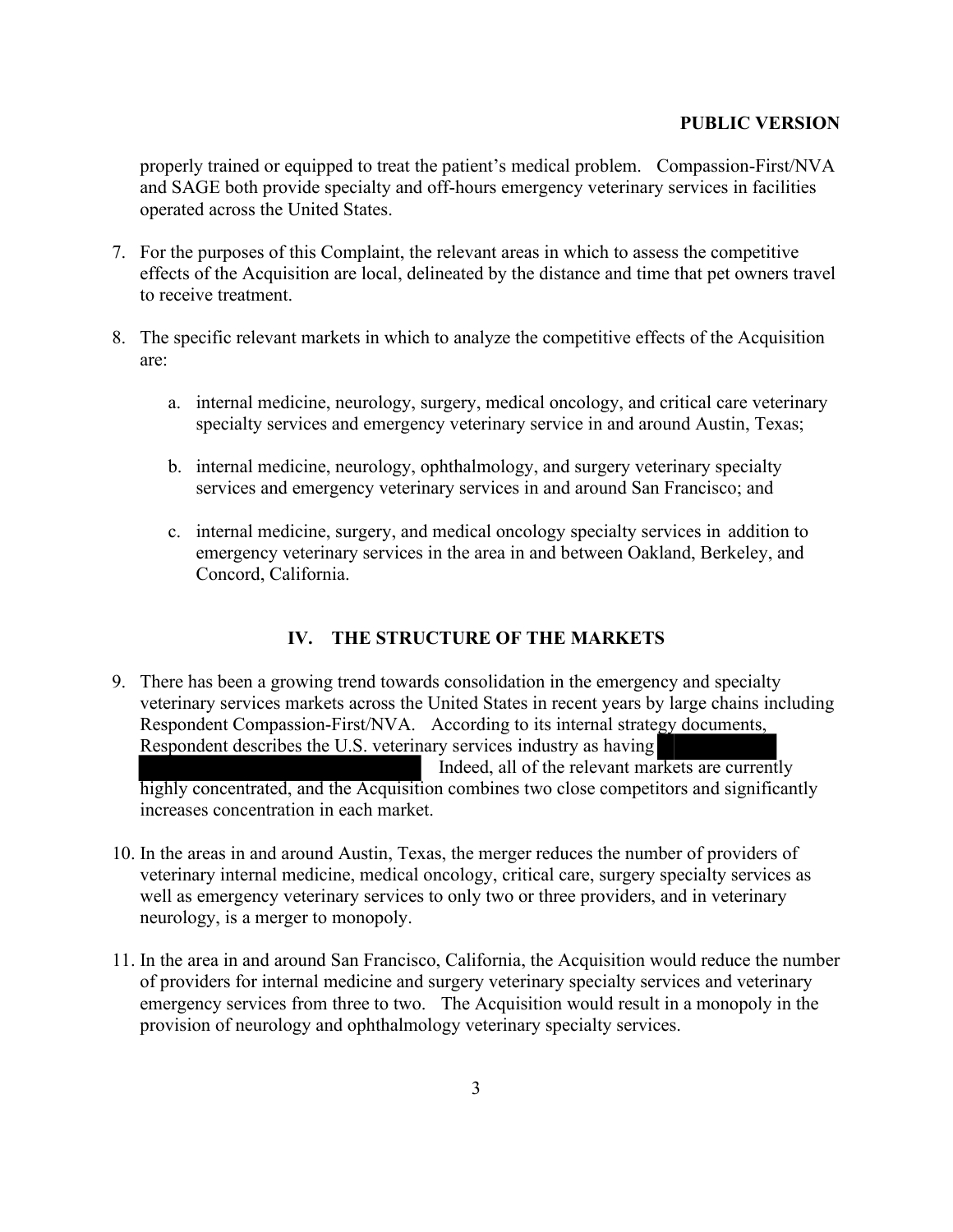12. In the areas in and between Oakland, Berkeley, and Concord, California, Compassion-First/NVA and SAGE are each other's closest competitors, and the Acquisition would combine two of a limited number of effective providers of veterinary internal medicine, surgery, and medical oncology specialty services in addition to emergency veterinary services.

## **V. ENTRY CONDITIONS**

13. Entry into the relevant markets would not be timely, likely, or sufficient in magnitude, character, and scope to deter or counteract the anticompetitive effects of the Acquisition. For *de novo* entrants, obtaining financing to build a new specialty or emergency veterinary facility and acquiring or leasing necessary equipment can be expensive and time consuming. The investment is risky for specialists that do not have established practices and bases of referrals in the area. In addition, extensive education and training, beyond that required to become a general practitioner veterinarian, is required to become a licensed veterinary specialist. Consequently, specialists are frequently in short supply, and recruiting them to move to a new area often takes more than two years. Timely entry by emergency clinics is also difficult and expensive due to the costs and risks associated with acquiring and maintaining emergency staffing personnel and equipment.

## **VI. EFFECTS OF THE ACQUISITION**

- 14. The effects of the Acquisition, if consummated, may be to substantially lessen competition and to tend to create a monopoly in the relevant markets in violation of Section 7 of the Clayton Act, as amended, 15 U.S.C. § 18, and Section 5 of the FTC Act, as amended, 15 U.S.C. § 45, by, among other things:
	- a. eliminating head-to-head competition between Compassion-First/NVA and SAGE in the provision of specialty and emergency veterinary services;
	- b. increasing the likelihood that Compassion-First/NVA unilaterally exercises market power; and
	- c. increasing the likelihood that customers are forced to pay higher prices or experience a degradation in quality of the relevant services.
- 15. Specialists and emergency veterinarians often monitor procedure prices charged by competing specialty and emergency clinics and lower their prices to attract more referrals. Indeed, internal business documents from Compassion-First/NVA explain that Respondent's pricing policy is to If the Acquisition were consummated, it would result in monopolies in the provision of certain specialty services in